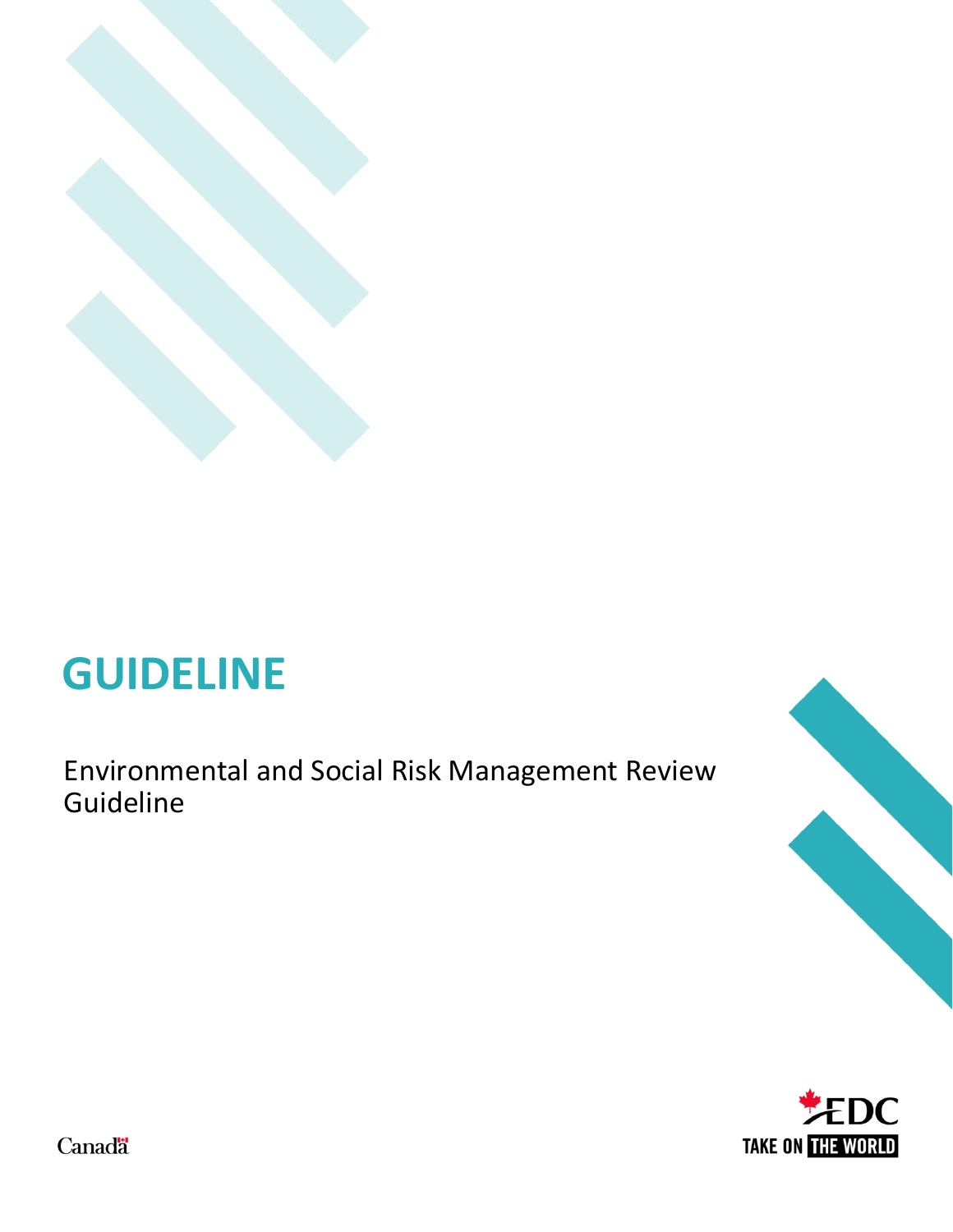## **CONTROL SHEET**

| <b>Guideline Name:</b>            | Environmental and Social Risk Management Review                                                        |
|-----------------------------------|--------------------------------------------------------------------------------------------------------|
| <b>Guideline Owner:</b>           | Director, Environmental and Social Risk Management                                                     |
| <b>Guideline Monitor:</b>         | Director, Environmental and Social Risk Management                                                     |
| Version:                          | 1.1                                                                                                    |
| <b>Policy Reference:</b>          | Environmental and Social Risk Management Policy                                                        |
| Recommended by:                   | Director, Environmental and Social Risk Management                                                     |
| Approved by:                      | Chief Corporate Sustainability Officer and Senior Vice-President,<br>Sustainable Business & Enablement |
| Approval date:                    | August 1st, 2021                                                                                       |
| Effective date (of this version): | August 1st, 2021                                                                                       |
| Inaugural effective date:         | May 1st, 2019                                                                                          |
| <b>Next Review Date:</b>          | September 1st, 2022                                                                                    |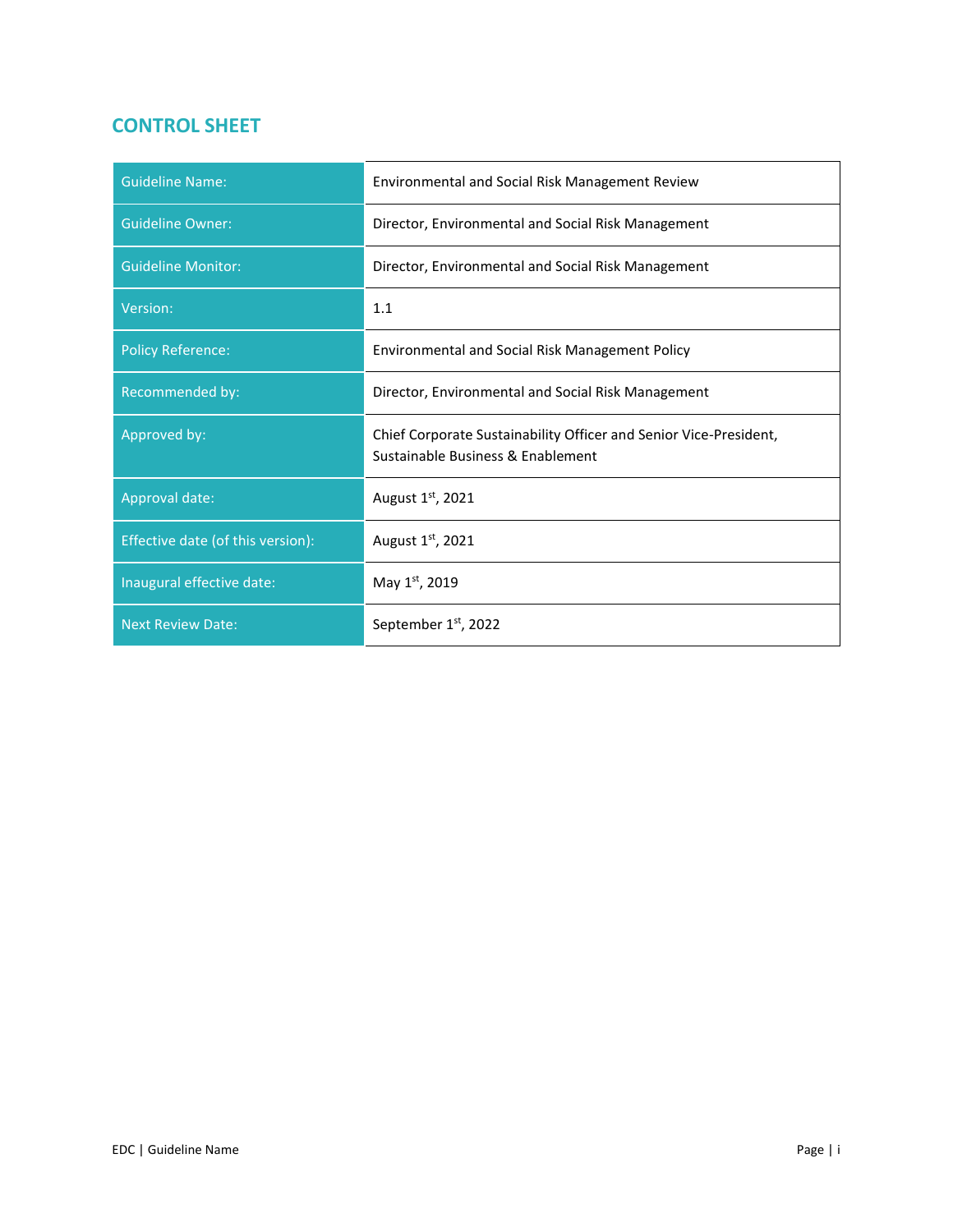## **REVISION HISTORY**

| <b>Version</b> | <b>Approved / Reviewed /</b><br><b>Revised / Rescinded</b>    | Date             | <b>Comments</b>                                                                                                         |
|----------------|---------------------------------------------------------------|------------------|-------------------------------------------------------------------------------------------------------------------------|
| 1.0            | Approved by ESRM Policy Owner                                 | May 1st, 2019    | Inaugural                                                                                                               |
| 1.1            | Reviewed, Revised and Approved by<br><b>ESRM Policy Owner</b> | August 1st, 2021 | Updated position and product<br>titles - Clarified review<br>processes - Modified exception<br>process and review cycle |
|                |                                                               |                  |                                                                                                                         |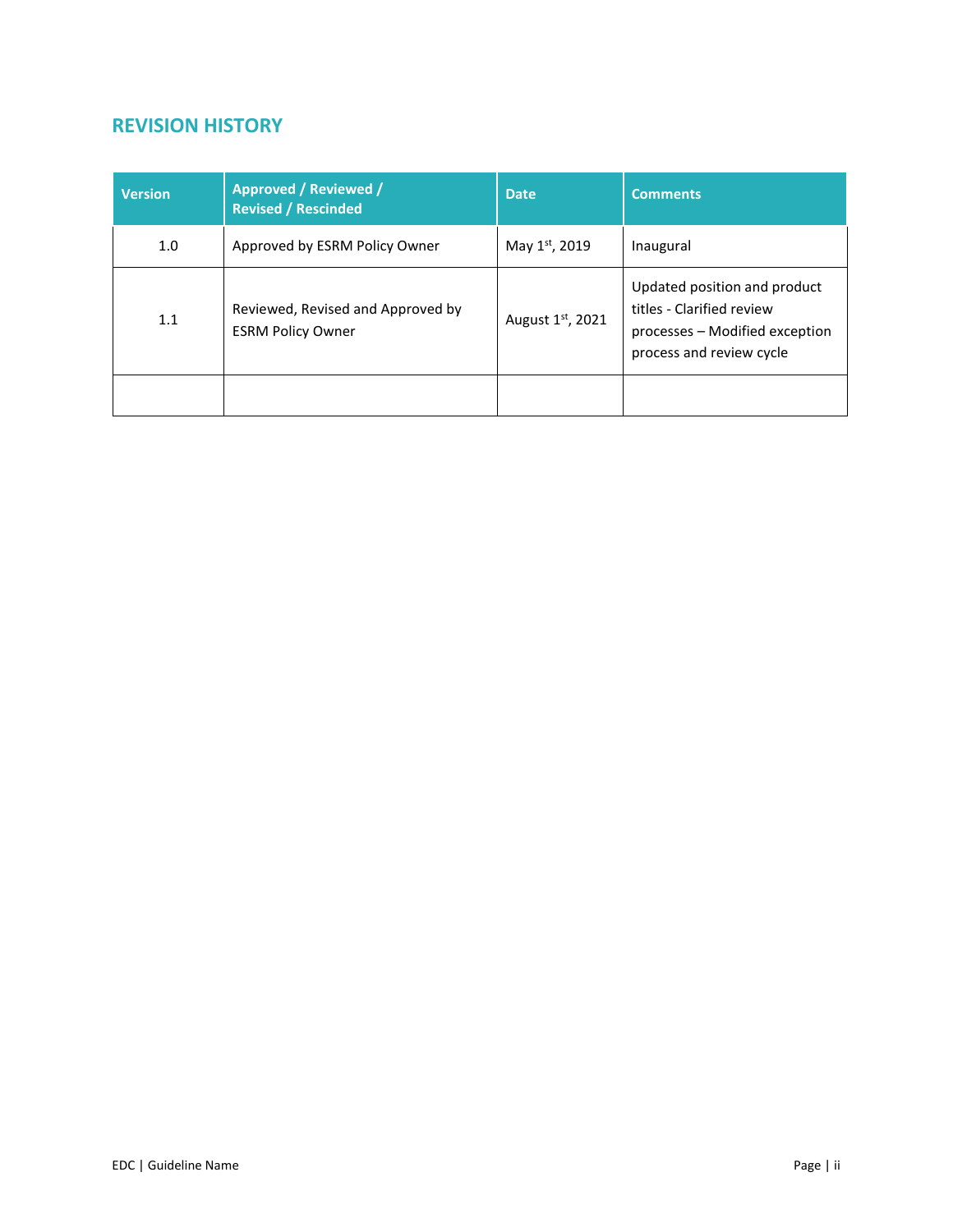## **TABLE OF CONTENTS**

| 1.1. |  |
|------|--|
|      |  |
|      |  |
|      |  |
|      |  |
| 4.1. |  |
| 4.2. |  |
|      |  |
|      |  |
|      |  |
|      |  |
|      |  |
|      |  |

## **LIST OF TABLES**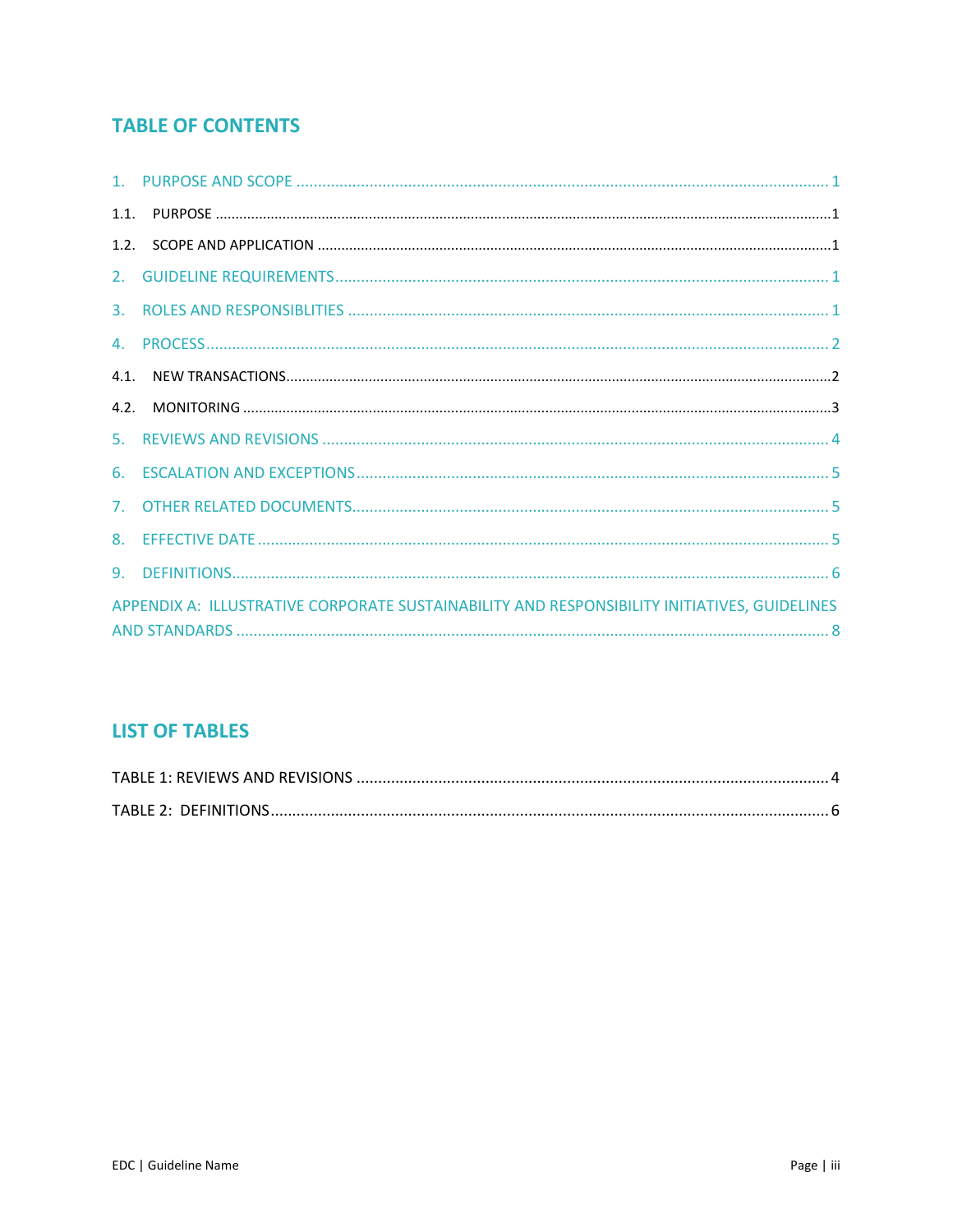## **1. PURPOSE AND SCOPE**

#### **1.1. PURPOSE**

The purpose of this Guideline is to support the application of the Environmental and Social Risk Management Policy.

#### **1.2. SCOPE AND APPLICATION**

This Guideline applies to EDC and its global operations, including branches, regional offices and foreign representations, unless otherwise specified. This Guideline is not intended to restrict the ability of subsidiaries to adopt variations of this Guideline as may be required to accommodate requirements applicable specifically to them, either stemming from the regulatory environment, their governance regime or otherwise.

#### **2. GUIDELINE REQUIREMENTS**

Transactions will be subject to the applicable environmental and social risk management process as identified by the respective financial officer, in consultation with the ESRM team as required.

#### **3. ROLES AND RESPONSIBLITIES**

The following identifies additional roles and responsibilities not already captured in the Environmental and Social Risk Management Policy.

The **Environmental and Social Risk Management Review Guideline** is approved by the Policy Owner. **The Environmental and Social Risk Management** team is responsible for ensuring processes are put in place and applied in a consistent manner across EDC's business.

The Chief Corporate Sustainability Officer and Senior Vice-President, Sustainable Business & Enablement is the Policy Owner of the **Environmental and Social Risk Management Policy** and is responsible for the approval and implementation of the **Environmental and Social Risk Management Review Guideline**. The Director, Environmental and Social Risk Management shall be the Guideline Owner. The Guideline Owner is responsible for the development, execution and maintenance of the Guideline. The Guideline Owner may delegate their responsibilities to an alternative and credible person, who will become the Guideline Monitor.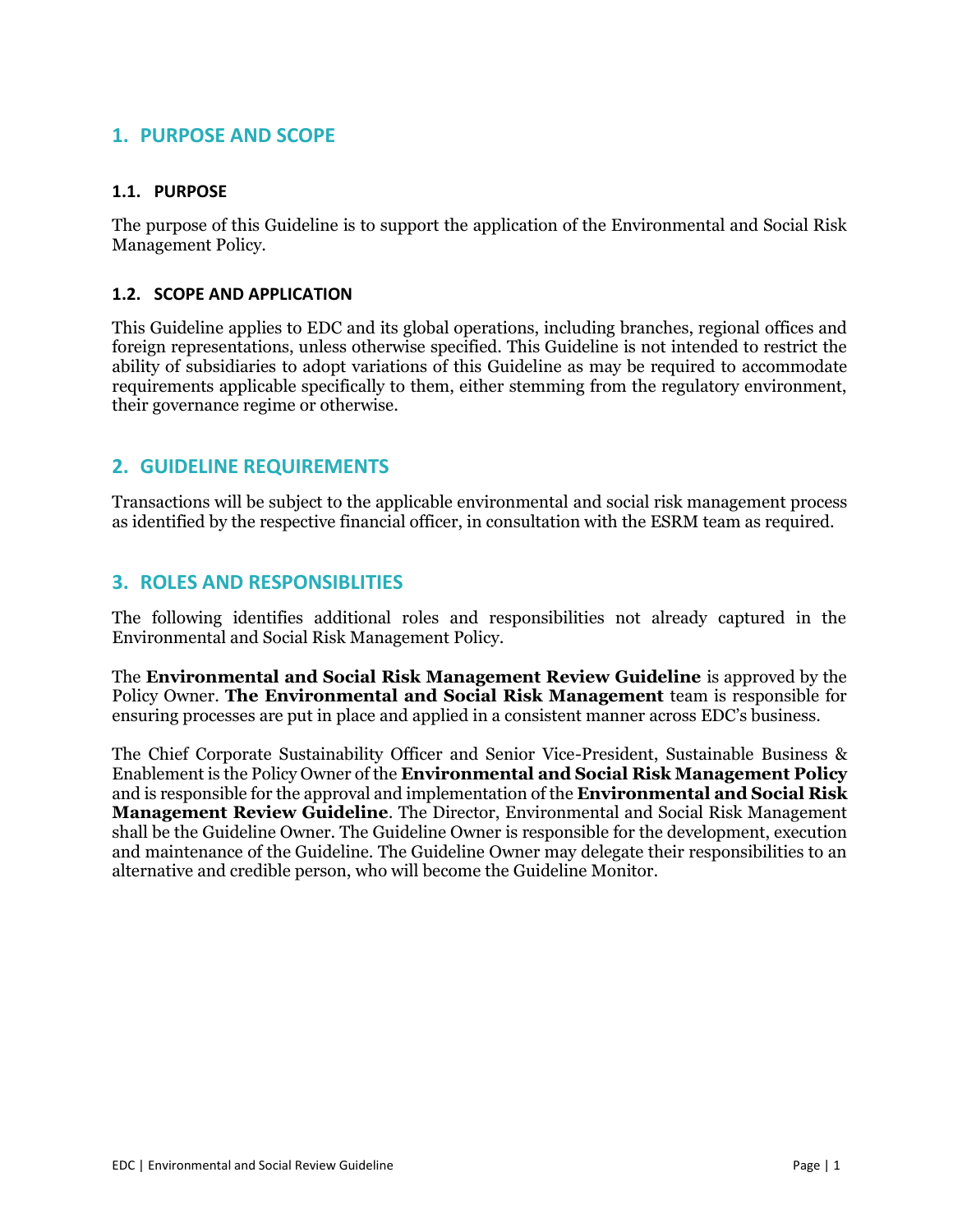## **4. PROCESS**

#### **4.1. NEW TRANSACTIONS**



EDC's decision-making process includes consideration of environmental and social risk, alongside other risk considerations, such as credit, political, economic, technical and business integrity risk. Financial officers within EDC's business teams are responsible for the collection of information and for facilitating the initial screening of relevant transactions in accordance with this Guideline. The Environmental and Social Risk Management (ESRM) team is primarily responsible for implementing this Guideline.

EDC has a suite of review processes that fall under the Environmental and Social Risk Management Review Guideline. These processes range along a spectrum, depending on the nature of the transaction. They include:

- a) **Screenings of individual counterparties**: EDC's financing, insurance, international trade guarantee, and investment counterparties are screened by EDC for environmental and social risks. If risks are identified, further due diligence by EDC's Environmental and Social Risk Management team may be required, the outcome of which could influence EDC's decision to support the transaction. In some cases, this due diligence could include an Environmental and Social Risk Review as outlined in section c) below.
- b) **Exporter Declarations**: For credit insurance and international trade guarantee transactions, EDC requests a declaration from clients stating that the client is not aware of any significant environmental, social or human rights risks associated with the business EDC is being asked to support.
- c) **Environmental and Social Risk Reviews**: EDC's Environmental and Social Risk Management team undertakes an **Environmental and Social Risk Review (ESRR)** when the transaction is not related to a project AND certain risk indicators are present. Transactions are assessed using a systematic and consistent approach, based on recognized methodologies and standards, to provide an opinion on the degree of associated environmental and social risk. EDC's review and analysis considers that transactions could pose a variety of risks pertaining to the nature of the transaction, such as the industry or geographic locations in which the company operates, the track record(s) of relevant counterparties, as well as the relevant counterparty's environmental and social risk management capacity, including their environmental and social policies and procedures.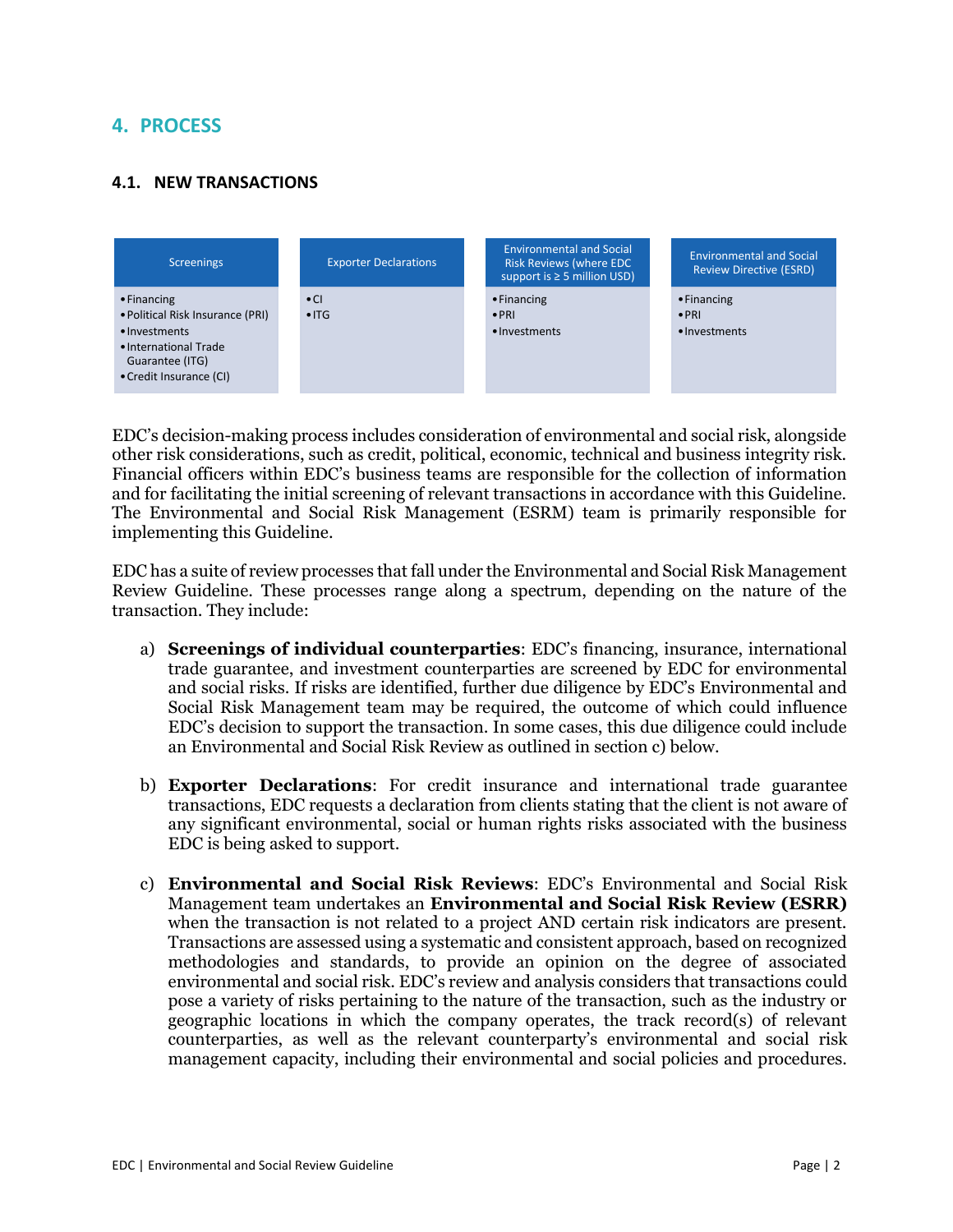EDC may also take into account commitments its customers have made in accordance with corporate sustainability and responsibility initiatives, standards and guidelines. An illustrative list of corporate sustainability and responsibility initiatives, standards, and guidelines is provided in Annex 1.

d) **Project-related Environmental and Social Risk Reviews**: The Environmental and Social Review Directive (ESRD) articulates the process through which EDC manages environmental and social risks as it pertains to project-related reviews, as required by Section 10.1 of the Export Development Act. As Canada's Export Credit Agency, EDC is committed to following the process for ECAs to evaluate the environmental and social impacts of the Projects they support known as the [OECD Common Approaches.](https://legalinstruments.oecd.org/en/instruments/OECD-LEGAL-0393) EDC has also adopted th[e Equator Principles](https://equator-principles.com/about/) which aim to ensure Projects supported by its members are developed in a manner that is environmentally and socially responsible. Both frameworks utilize the [IFC Performance Standards](https://www.ifc.org/wps/wcm/connect/Topics_Ext_Content/IFC_External_Corporate_Site/Sustainability-At-IFC/Policies-Standards/Performance-Standards) as the key international benchmark standard. The ESRD has been designed to align with both the OECD Common Approaches and the Equator Principles. In the event a transaction falls within the scope of either the OECD Common Approaches or the Equator Principles, EDC will review the Project in accordance with the ESRD. EDC's project-related due diligence will be informed by the type, scale, and location of the project and the appropriate standards. The ESRD establishes grounds upon which EDC is justified in entering into a transaction related to a project where that project, despite the implementation of mitigation measures, is likely to have adverse environmental and/or social effects. Depending on the nature of risks and the potential issues identified during the course of due diligence, EDC may work alongside other transaction parties to develop an Environmental and Social Action Plan (ESAP). The ESAP will describe and prioritize time-bound commitments to complete any measures that EDC has deemed necessary to ensure that the Project will be in full compliance with host country standards and, where applicable, the IFC Performance Standards. This ESAP forms part of the loan documentation for the Project.

EDC is also working to develop an approach to onboarding new customer relationships for our financing products. This new approach will include, inter alia, consideration of the customer's policies and procedures pertaining to their management of environmental and social risks. Further, the approach will be aligned to EDC's Corporate Environmental and Social Risk Reviews described in (c) above and is being designed to be implemented in advance and independent of any individual transaction.

Further, with the establishment of EDC's stand-alone Climate Change Policy and Human Rights Policy, EDC has developed [Climate Change](https://www.edc.ca/content/dam/edc/en/corporate/corporate-social-responsibility/environment-people/climate-change-framework.pdf) and [Human Rights](https://www.edc.ca/content/dam/edc/en/corporate/corporate-social-responsibility/environment-people/human-rights-framework.pdf) Due Diligence Frameworks that provide additional information regarding EDC's consideration of climate change and human rights-related risks as part of the processes identified here.

#### **4.2. MONITORING**

For Project-related Environmental and Social Risk Reviews reviewed under EDC's ESRD, EDC may continue to monitor the asset after the loan agreement is signed, depending on the nature of the Project's environmental and social risks and potential impacts. This monitoring occurs during construction, as well as the during the operational phase of a Project. The exact nature of the monitoring requirements (e.g., timeline, conditions, frequency of and responsibility for reporting) will be established during the negotiation of the loan agreement and are referred to as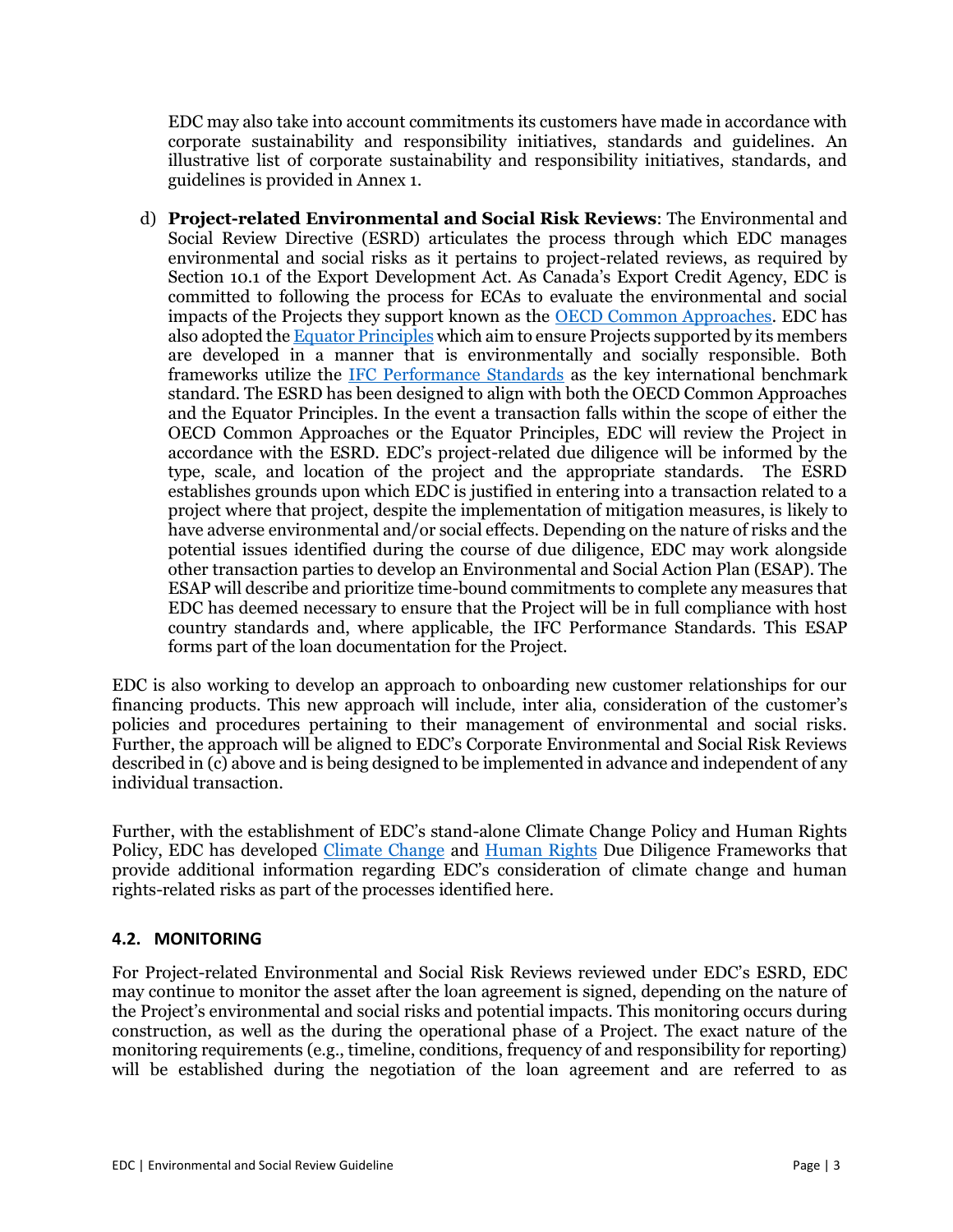environmental and social covenants. Where monitoring requirements are established, EDC will receive and review monitoring reports detailing a Project's compliance with any agreed ESAP, the host country requirements and, where applicable, the IFC Performance Standards. EDC views noncompliance with the environmental and social covenants with the same degree of concern as repayment issues, with potential implications for disbursement if EDC is not satisfied that the terms of the agreement are being met. EDC may undertake periodic site visits to ensure a Project's ongoing compliance with environmental and social covenants. Once established, monitoring is undertaken for the duration of the loan.

In some limited cases, as required, EDC may also undertake monitoring as a result of the due diligence findings of corporate Environmental and Social Risk Reviews. The details of this monitoring will depend on the nature of the risks identified and whether an ESAP has been established, either as part of the loan agreement or other documentation, to address identified risk areas.

### **5. REVIEWS AND REVISIONS**

The **Environmental and Social Risk Management Review Guideline** shall be reviewed and recommended for approval concurrently with EDC's *Environmental and Social Risk Management Policy*, or more frequently should circumstances require. Any revisions to, or rescinding of, this **Environmental and Social Risk Management Review Guideline** shall be accompanied by supporting detail on the material changes and associated rationale. Any minor off-cycle adjustments to this **Environmental and Social Risk Management Review Guideline** may be made in adherence with and as set out in EDC's **Policy of Policies**.

| <b>Document</b>                                                                                | <b>Review &amp; Recommend</b><br>for Approval, Revision<br>(or Rescinding) | <b>Approval</b>                                                                                                                           | <b>Approval Cycle</b>                                                                                             |
|------------------------------------------------------------------------------------------------|----------------------------------------------------------------------------|-------------------------------------------------------------------------------------------------------------------------------------------|-------------------------------------------------------------------------------------------------------------------|
| <b>Environmental and</b><br><b>Social Risk</b><br><b>Management Review</b><br><b>Guideline</b> | Director, Environmental<br>and Social Risk<br>Management                   | <b>Chief Corporate</b><br>Sustainability Officer,<br>and Senior Vice-<br><b>President Sustainable</b><br><b>Business &amp; Enablement</b> | Every three years<br>concurrently with the<br>Environmental and<br><b>Social Risk</b><br><b>Management Policy</b> |

#### **Table 1: Reviews and Revisions**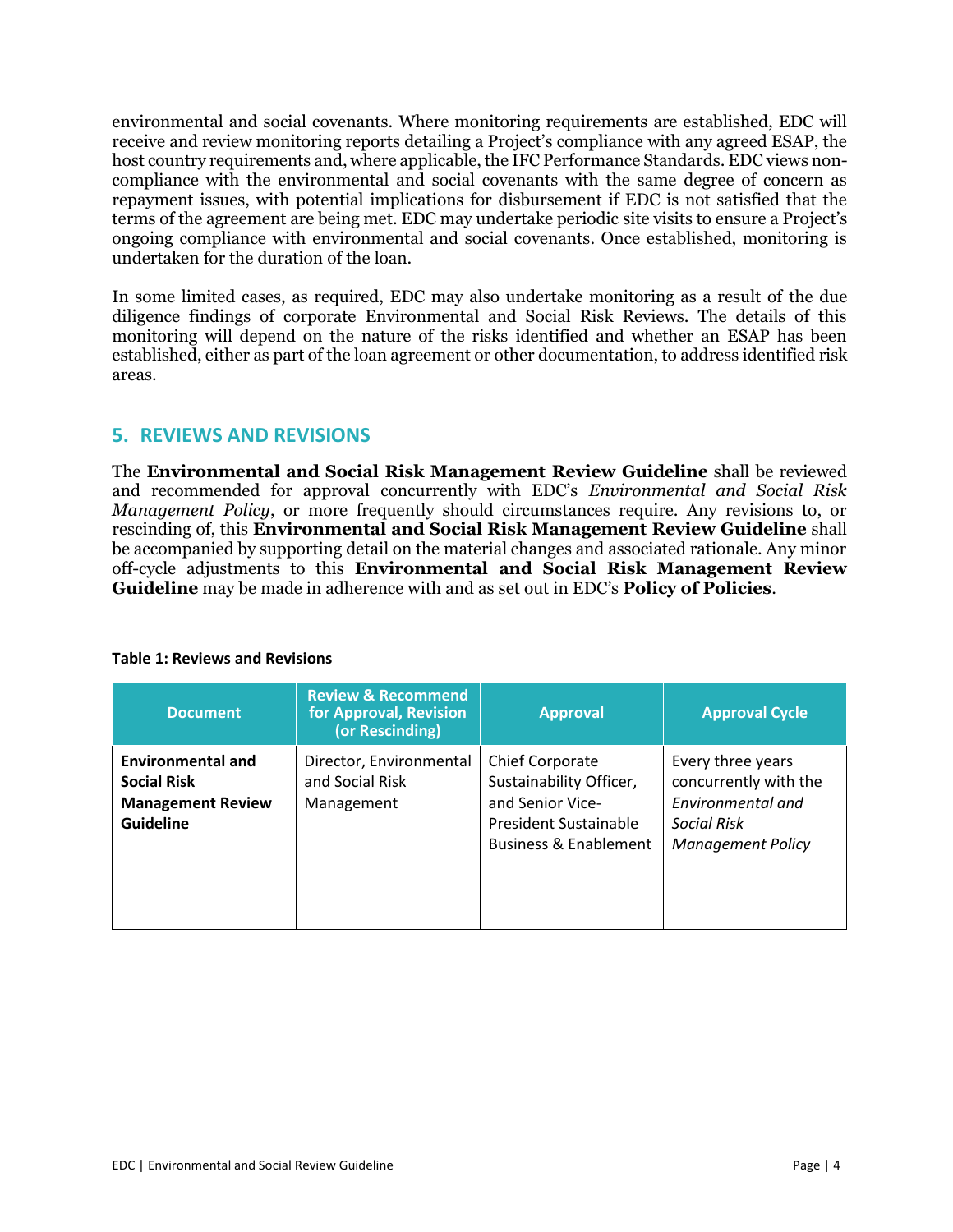## **6. ESCALATION AND EXCEPTIONS**

All exceptions or instances of non-compliance to this **Environmental and Social Risk Management Guideline** shall be assessed by the Guideline Owner and escalated to the Policy Owner for resolution or approval.

Requests for Guideline exceptions or instances of non-compliance must:

- Identify the applicable section(s) of the Guideline to which the exception applies;
- Assess the risk(s) that arises from the proposed exception(s);
- If applicable, outline the appropriate controls to mitigate these risks; and,
- Specify the review or effective period of the Guideline exception.

A process shall be established by the Guideline Owner to identify, record and report on exceptions or instances of non-compliance with this Guideline.

## **7. OTHER RELATED DOCUMENTS**

The following documents relate to the **Environmental and Social Risk Management Review Guideline**:

- Environmental and Social Risk Management Policy
- Environmental and Social Review Directive
- Climate Change Policy
- Due Diligence Framework: Climate Change
- Human Rights Policy
- Due Diligence Framework: Human Rights
- Disclosure Policy
- Policy of Policies
- IFC Performance Standards on Environmental and Social Sustainability
- Revised Council Recommendation on Common Approaches on Environment and Officially Supported Export Credits (the "OECD Common Approaches")
- Equator Principles

#### **8. EFFECTIVE DATE**

This version of the **Environmental and Social Risk Management Review Guideline** shall take effect on August 1, 2021.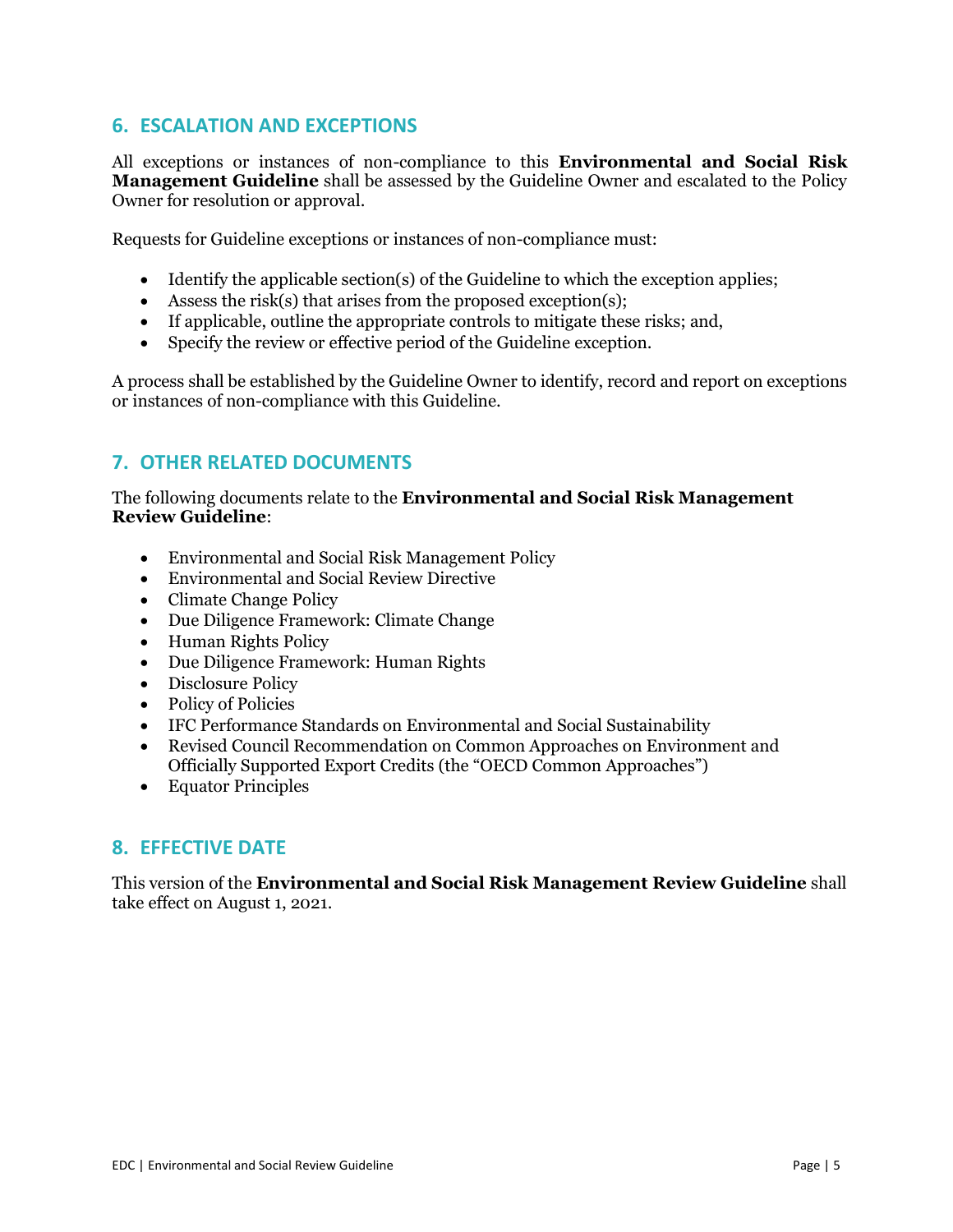## **9. DEFINITIONS**

In this Guideline, the names of EDC teams and groups are capitalized, and refer to the teams/groups as set out in EDC's corporate directory.

Capitalized terms other than name of EDC teams or groups are defined terms, as set out below.

| <b>Terminology</b>               | <b>Definition</b>                                                                                                                                                                                                                                                                                                                         |
|----------------------------------|-------------------------------------------------------------------------------------------------------------------------------------------------------------------------------------------------------------------------------------------------------------------------------------------------------------------------------------------|
| <b>Board of Directors</b>        | EDC's Board of Directors.                                                                                                                                                                                                                                                                                                                 |
| <b>Equator Principles</b>        | A risk management framework, adopted by financial institutions, for<br>determining, assessing and managing environmental and social risk<br>in projects and is primarily intended to provide a minimum standard<br>for due diligence and monitoring to support responsible risk decision-<br>making.                                      |
| Executive                        | The cadre of managers that provides the most senior level of review,<br>guidance and decision-making.                                                                                                                                                                                                                                     |
| First Line of Defence            | Teams or individuals who assume, own, and manage risk.                                                                                                                                                                                                                                                                                    |
| Guideline                        | A document which sets out the parameters within which EDC<br>employees should act and the standards which should be defined to<br>achieve expected outcomes and Policy requirements. This includes<br>mandatory controls, or alternatively guidance, recommendations or<br>best practices.                                                |
| <b>Guideline Monitor</b>         | The authority responsible for monitoring, ensuring and attesting to<br>compliance with the Guideline, delegated by the Guideline Owner.                                                                                                                                                                                                   |
| Guideline Owner                  | The authority responsible for the development, execution and<br>maintenance of the Guideline.                                                                                                                                                                                                                                             |
| Independent Assurance            | The process for assuring the Board and Senior Management that the<br>Policy and its related Guidelines (or Standards), Procedures and<br>Frameworks are effectively designed and functioning as intended.                                                                                                                                 |
| <b>IFC Performance Standards</b> | The International Finance Corporation's Performance Standards on<br>Social and Environmental Sustainability as amended from time to<br>time.                                                                                                                                                                                              |
| <b>OECD Common Approaches</b>    | This agreement sets common approaches for undertaking<br>environmental and social due diligence to identify, consider and<br>address the potential environmental and social impacts and risks<br>relating to applications for officially supported export credits, as an<br>integral part of decision-making and risk management systems. |

#### **Table 2: Definitions**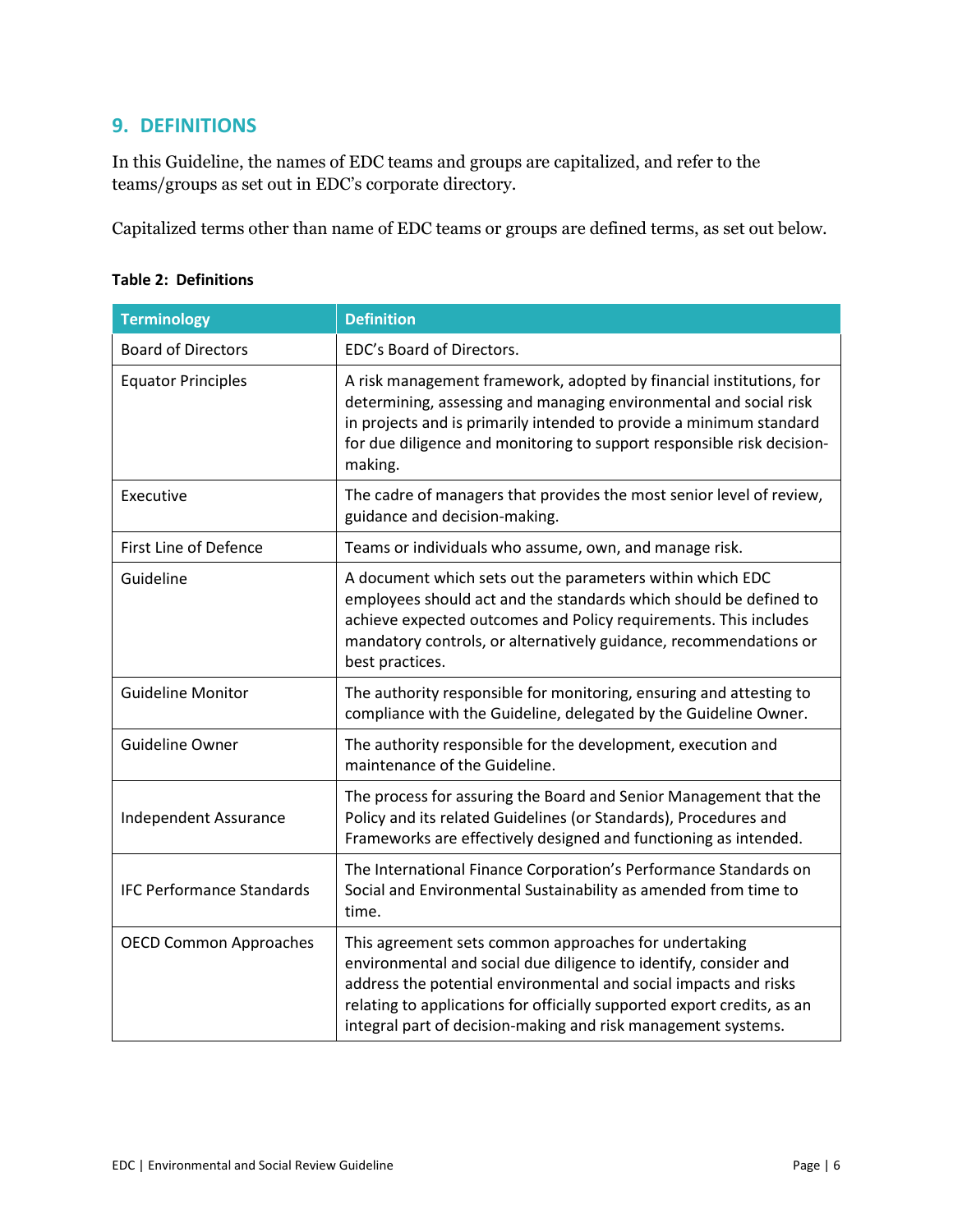| Policy                          | A document which sets out the principles or protocols to guide<br>decisions and achieve expected outcomes. Policies are derived from<br>EDC's mandate, missions, strategic objectives and Risk Appetite.                                                                          |
|---------------------------------|-----------------------------------------------------------------------------------------------------------------------------------------------------------------------------------------------------------------------------------------------------------------------------------|
| Policy Owner                    | The senior Executive responsible for the matters addressed by the<br>Policy. This includes responsibility for ensuring the Policy's<br>development, implementation and maintenance.                                                                                               |
| Procedures                      | Step-by-step instructions (including process maps where available,<br>and job aids) to complete a task to implement Policies and Guidelines<br>(or Standards). These documents should describe a series of actions<br>on how to perform an activity to achieve expected outcomes. |
| Standards                       | Requirements that are mandatory, prescriptive and intended to be<br>binding on EDC's employees.                                                                                                                                                                                   |
| Third Line of Defence           | EDC's Internal Audit, which is responsible for providing Independent<br>Assurance to the Board of Directors in accordance with EDC's Internal<br>Audit Charter.                                                                                                                   |
| Three Lines of Defence<br>Model | A governance model that distinguishes organizational roles and<br>responsibilities via three lines of management: First Line of Defence,<br>Second Line of Defence and Third Line of Defence.                                                                                     |